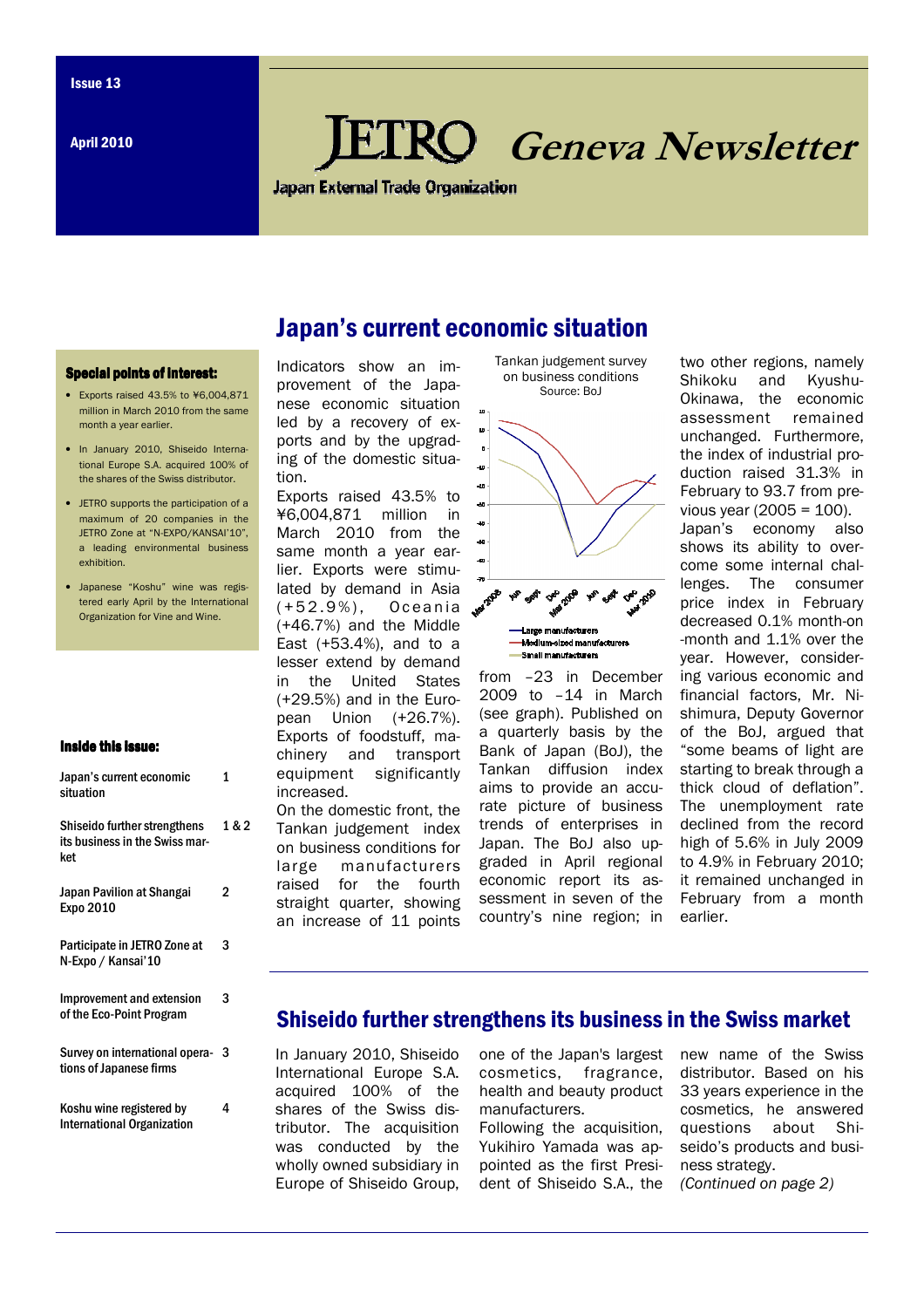

Yukihiro Yamada, Shiseido S.A. President



Shiseido's Bio Performance Cream

### Shiseido further strengthens its business in the Swiss market

(Continued from page 1)

#### Shiseido's business strategy

Founded in Tokyo's Ginza district in 1872, Shiseido Group's net sales de $c$  reased  $4.6\%$  to ¥690,256 million in 2009 from a year earlier. With a total number of 28,810 employees (2009), Shiseido is present in 38 countries, including 19 European ones. It is expanding its activities into new and emerging markets.

The Swiss distributor is handling import and sales of Shiseido's global brand products, but also other brand products: Jean Paul Gaultier, Issey Miyake, Narciso Rodriguez, Decléor, Carita, Nars and Serge Lutens.

Based on the 1997 Asian's crisis experience, Mr. Yamada argued that the cosmetic market is less and later affected by the economic crisis than some others. The turnover of Shiseido S.A., the Swiss distributor, decreased only 3% to CHF 23 million in 2009 from a year earlier. Brand of Shiseido market share in the Swiss cosmetic sector is ranked 15th.

Considering the high average income in Switzerland and skincare oriented market, Mr. Yamada believed that Shiseido has "big potentialities" in the Swiss market. He therefore aimed to make all brands profitable, to increase its sales and to raise awareness about all Shiseido S.A. brands.

#### Cultural and business differences

Whereas it sells daily's life products in Japan, it focused in Europe on premium products. The most popular one is the Bio Performance Cream. Cultural and business dif-

ferences also lead Shiseido to adapt its sales to European markets.

Creams for skin whitening sold on Japanese market, where "snow white beauty" is an ideal, are not put on European markets. Fragrances also account for only 1.6% of Shiseido's sales in Japan against 57% in Europe. "Japanese people are not concerned with natural smells because of their eating habits", argued Mr. Yamada.



Japan Pavilion at Shangai Expo 2010

# Japan Pavilion at Shangai Expo 2010

"Better City, Better Life" is the theme of the Shangai Expo 2010, held from May 1 to October 31. Inspired by this theme, the Japan Pavilion will aim "to give visitors a feel for the connections that are taking shape for the future, linking people in Japan, China, and throughout the world".

#### "A living organism"

The Japan Pavilion is "a structure that breathes like a living organism". Its exterior is covered by large purple roofs, appearing to be alive. The purple color is drawn from the harmony of red, symbol of sun, and blue, symbol of water.

The building is made of environment friendly materials and processes, combining Japanese knowledge in living in harmony with environment and most recent technologies. Accumulated rainwater is sprayed on the roof and then circulated through tubes to cool the building. Sunlight enters the Pavilion with the use of eco tubes. Likewise water, wind air is circulated through tubes to cool the Pavilion.

#### Three exhibition zones

The Pavilion is divided into three zones. Zone 1 shows the development of Japanese culture stimulated by relations with the Chinese Tang dynasty during the 7th and 8th centuries. Zone 2 is focused on Japanese harmony with nature and dynamism of today's Japanese cities. Zone 3 exhibits a unique musical experience based on crested ibis, a large white-plumaged bird that is protected through Japanese and Chinese cooperation; it also includes futuristic robotic and video technologies.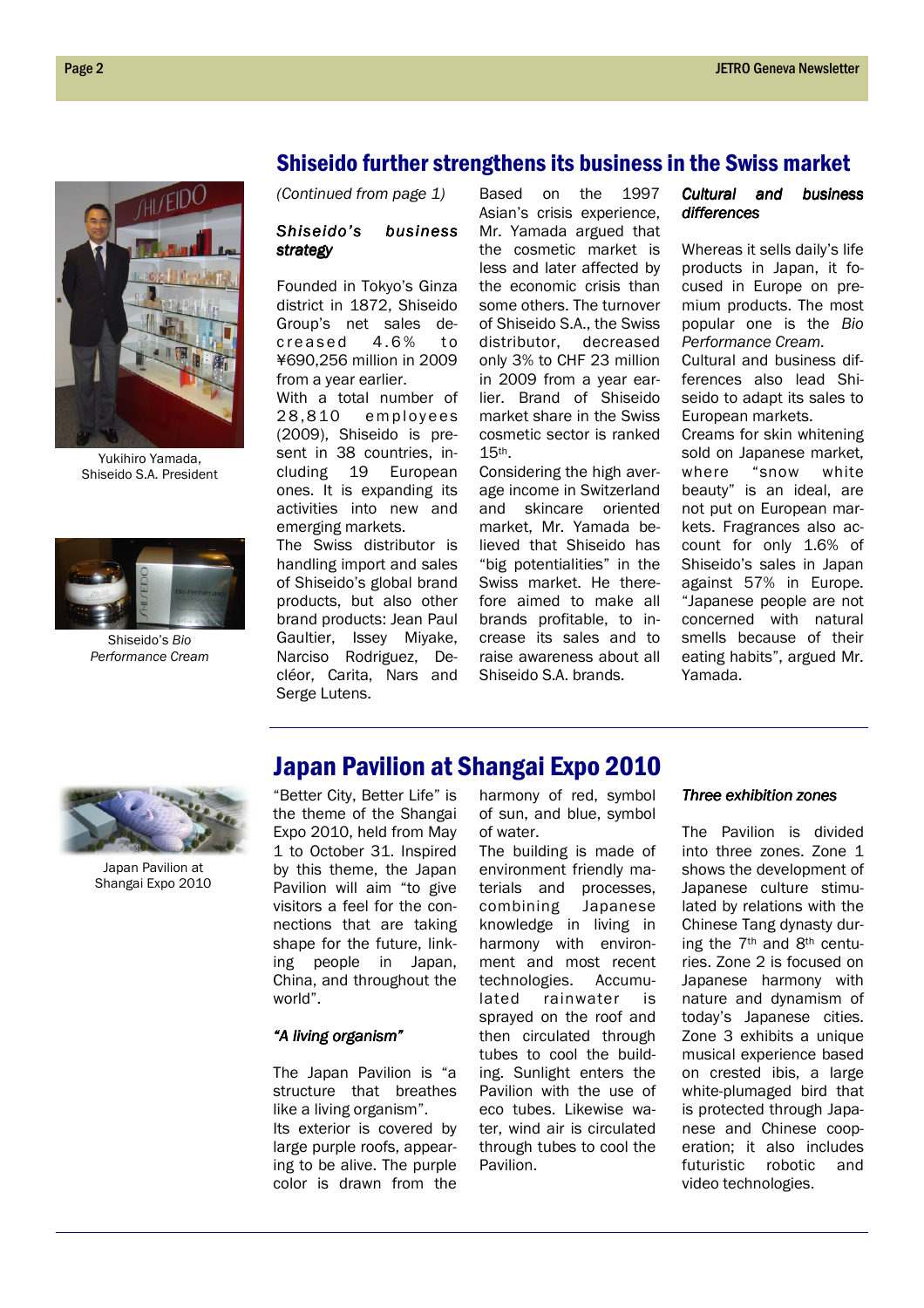# Participate in JETRO Zone at N-Expo / Kansai'10

The JETRO supports the participation of a maximum of 20 companies in the JETRO Zone at "N-EXPO/KANSAI'10", a leading environmental business exhibition existing for over 15 years. The exhibition will take place in Osaka Intex exhibition center, from September 1 to 3, 2010.

The participation of companies interested in investing in Japan, or currently seeking Japanese partners to establish a business in Japan, will be sponsored.

The exhibition will focus on new energy, energy conservation, eco products, technology to prevent global warming, eco solutions, air, water and soil purification, technologies for waste disposal and recycling of used products.

#### Attractive features for participation

"N-EXPO/KANSAI'10" is a great opportunity to start or develop environment related business activities in Japan. In 2009, 191 companies and organizations exhibited their products. Around 38,000 people visited the exhibition, coming from Osaka region but also from Western Japan.

Moreover, JETRO will provide selected applicants a booth space, a booth stand, basic equipments and an interpreter. It will also cover their expenses for one-person round-trip airfare (economy class) as well as a JETRO designated room in hotel.

JETRO will pre-arrange business meetings. Participation of the companies will be publicized on the JETRO Website, and by local governments to local companies. A "JETRO ZONE brochure" will also list company's information. Applications are due to May 10, 2010. Results will be available early June 2010.

For further information, please contact us or see N-Expo / Kansai'10 Website: http://www.nippo.co.jp/nexpo010/o\_ne10a.htm (in Japanese only)



N-Expo / Kansai

# Improvement and extension of the Eco-Point Program

the Spread of Green Home Appliances by Utilizing Eco-Points was extended until December 31, 2010.

Implemented since May 15, 2009, the Eco-Points Program is an environment-friendly policy part of plan. It enables Japanese consumers to obtain points in purchasing government selected TVs, refrigerators and air conditioners. Eco-points then can be used to buy other goods and services. The Cabinet also decided with LED bulbs.

2010 the application procedure and to set more demanding criteria for eligibility of products. It further decided that ecopoints' value would be doubled when the consumer will exchange them

#### The Program to Promote Japan's economic stimulus to improve from April 1,

FTAs utilized by exporters 26.3 27.1 19.6 0 50<br>40<br>30<br>20<br>10 Utilizing FTA D Considering utilizing FTA 32.5 <sub>30</sub> 38.9 38.6 37.3 29.5 37.1 21.9 0 40<br>30<br>20<br>10 50 **Utilizing FTA** Considering utilizing FTA

36.1 30.2 44.2 <sub>40</sub> 31.8

FTAs utilized by importers

30.4

44.1

The JETRO issued the results of its annual survey on international operations of Japanese firms. The survey was carried out between November and December 2009 and is based on replies from 935 firms (30.1% of 3,110 companies to which a questionnaire was sent). It shows that 62.1% of

companies have overseas bases. Among them, 74.9% have bases in China and 44.8% in the USA.

Survey on international operations of Japanese firms

56% of firms plan to expand their business overseas in the coming three years.

It also outlines that 9.8% of firms use the Japan-Switzerland Free Trade

and Economic Partnership Agreement (JSFTEPA) and 9.8% consider it for exports. 7.3% of firms utilize the JSFTEPA and 14.6% consider it for imports.

The JETRO report is available on Internet: http:// www.jetro.go.jp/en/news/ r e l e a s e s / 20100318389news/survey100325.pdf